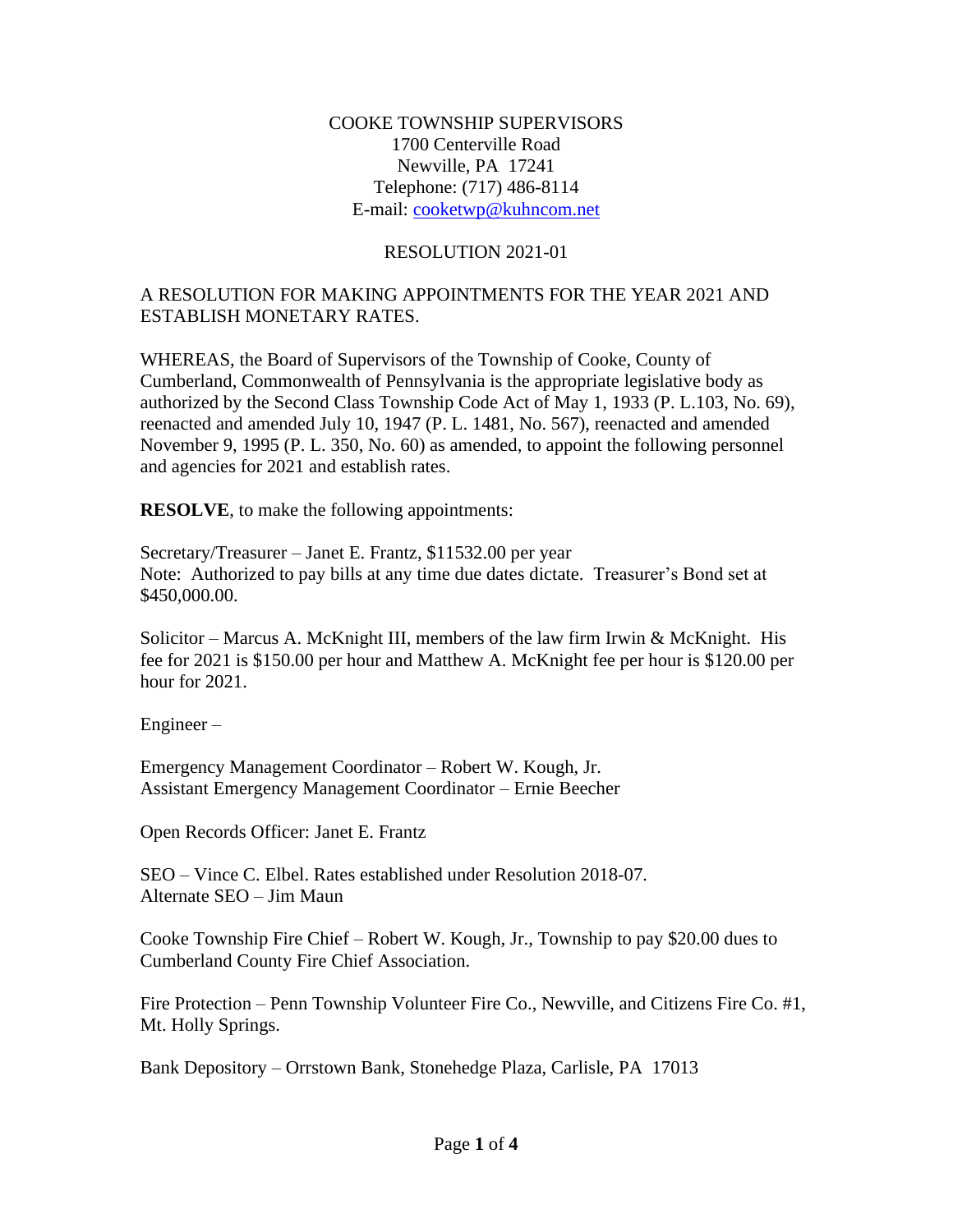Insurance – PIRMA, H.A. Thomson Co., 961 Pottstown Pike, Chester Springs, PA 19425

Roadmaster – Douglas Kutz, \$17.58

Laborer/Equipment Operator – William H. (Bill) Cornman, \$17.12 per hour

Laborer/Equipment Operator – Anthony Newcomer, \$16.18 per hour

Laborer/Equipment Operator – Douglas Mersch, \$15.00

Overtime pay for Thanksgiving, Christmas Day and New Year's Day or anytime work hours exceed forty (40) hours in one week, will be at 1½ times hourly rate.

New Hires for General Laborer - \$10.50 minimum (flexible per experience) New Hires for General Laborer-Equipment Operator - \$12.00 per hour minimum (flexible per experience)

### **Building Permit and Township Valuation Permit Resolution 2005-07**:

Twenty (\$20.00) dollars for small projects costing greater than Five Hundred (\$500.00) dollars, but less than One Thousand (\$1000.00) dollars.

Twenty-Five (\$25.00) dollars for projects costing One Thousand (\$1000.00) dollars and five (\$5.00) dollars per One Thousand (\$1000.00) dollars thereafter.

No Cost Valuation Permit for UCC Inspection only, ten (\$10.00) dollars Administration fee.

## **Review of Subdivision and Land Development Plans**

 Residential Plans: \$350.00 Commercial Plans: \$450.00

 Plus, Engineer, Sewage Enforcement Officer, Solicitor review fees, and Cumberland County Planning Commission review fees and tax parcel number assignment fees.

## **Septic Application Fee**

Ten dollars (\$10.00) per application

## **Solicitation Registration Fee**

Twenty-five dollars (\$25.00) per application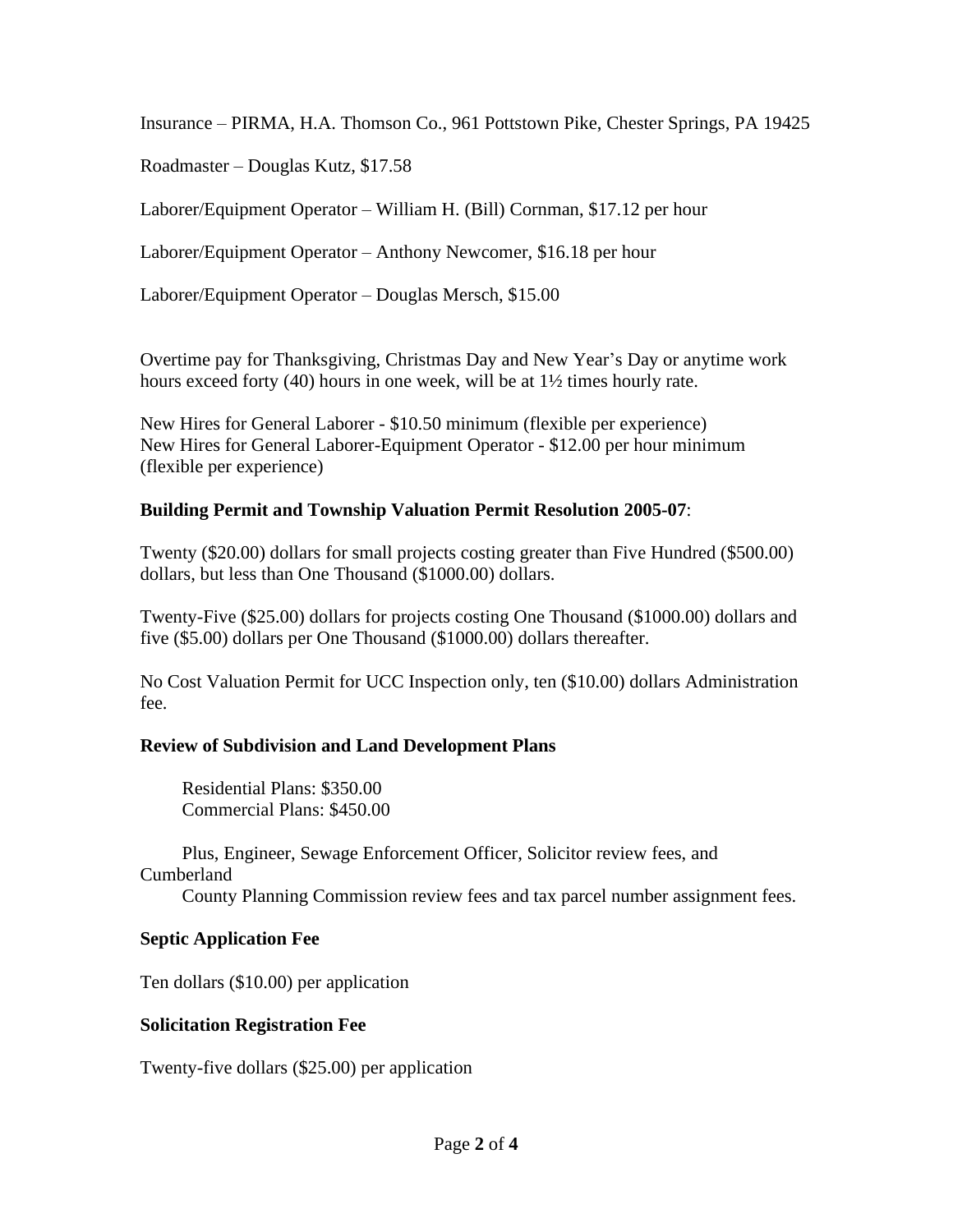### **Tax Collector's Service Fees**

| Tax Certification (per year/per parcel)          | \$10.00 |
|--------------------------------------------------|---------|
| Copy of tax bill (per bill)                      | \$1.00  |
| Non-sufficient Funds Checks Returned (per check) | \$30.00 |

Tax Collector's Commission is eight percent set by Resolution 2013-02. Deputy Tax Collector: Pam Burkholder (appointed per ACT 167) Township will pay one half (½) of the Tax Collectors dues and training fees.

Planning Committee Members are: Andre' C. Weltman, Chairman, Robert D Minck, Diane M. Batt and F. Jeffery Schmidt.

Vacancy Board Member is Robert D. Minck.

Supervisors Pay: Batt \$150.00 per month, Strayer \$150.00 per month, and Sangialosi \$150.00 per month.

Note: Working Supervisors: \$17.62 per hour as established on February 08, 2020 by the Township Auditors. Note: Supervisors work in a non-supervisory status at the request of the Roadmaster or in emergencies when the road crew is not available.

\$.56 per mile reimbursement for use of private vehicle on township business for township employees.

**WCCOG Representatives:** Primary: Patricia Sangialosi Secondary: Edward Strayer

**Municipal Advisory Board Representatives:** Primary: Edward Strayer Alternate: Andre' C. Weltman

**County Planning Outreach Representatives:** Edward Strayer

**PSATS Voting Delegate:** Patricia Sangialosi

**Delegates to State PSATS Convention:** Diane M. Batt, Edward H. Strayer, Patricia A. Sangialosi and Janet E. Frantz

**RESOLVE** - The Fireman's Relief Fund to be divided between Penn Township Volunteer Fire Co. and Citizens Fire Co. #1 of Mt. Holly Springs with Penn Township Volunteer Fire Co. receiving 60 percent and Citizens Fire Co. #1, 40 percent.

In December, Yellow Breeches EMS and Newville Community Ambulance (Friendship Fire) will each receive a contribution of \$250.00 with Shippensburg Area EMS receiving \$150.00. In December, Penn Township Volunteer Fire Co. and Citizens Fire Co. #1 each will receive a donation of \$500.00.